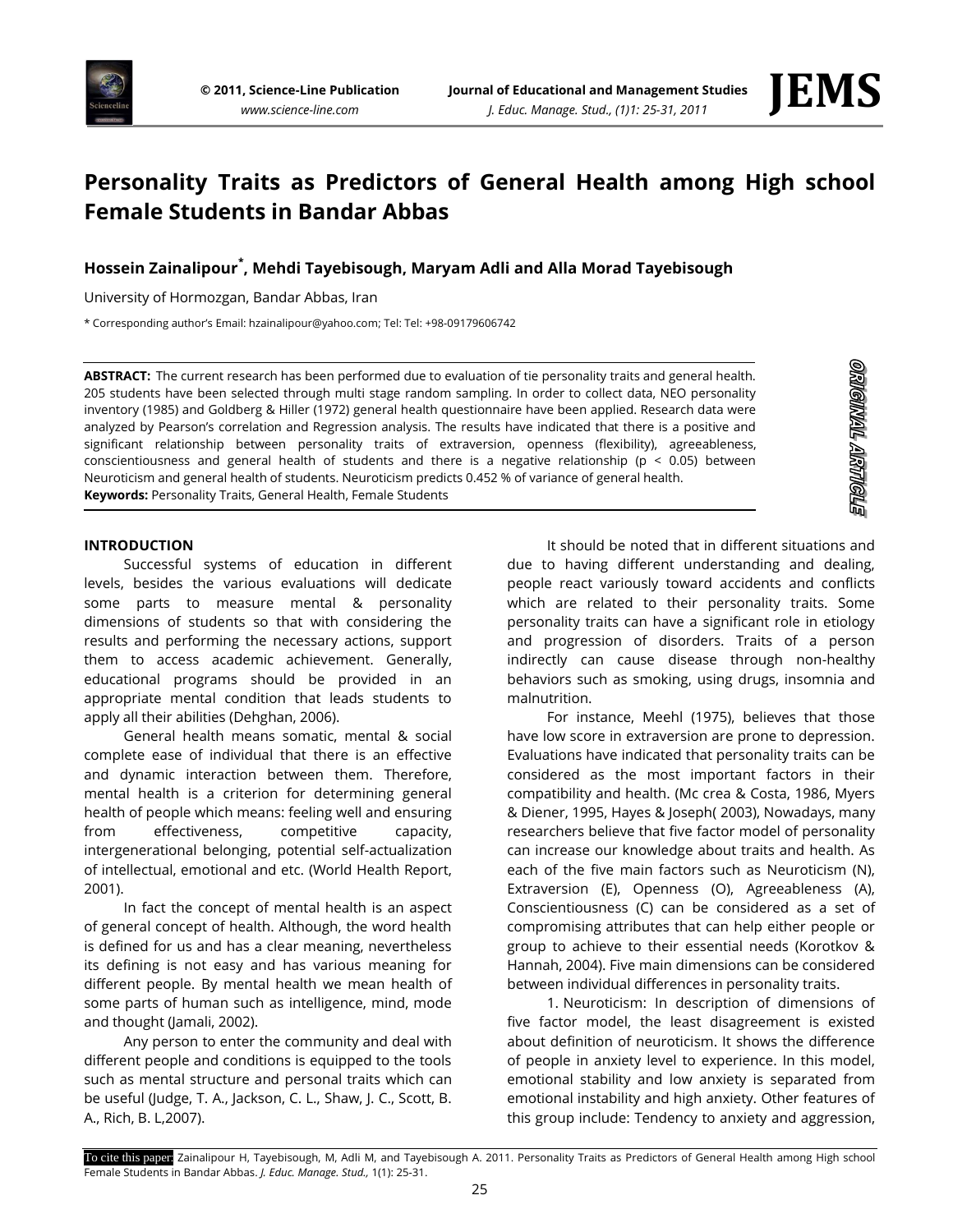Depression, Timidity, Being Insecure, Precipitancy & Early Arousal (Mc crea & Costa, 1992, McCrae, R.R.,, John, O.P, 1992, O Connor, M.C., Paunonen, S.V., 2007, Huver, R.M.E., Otten, R., Veries, H., Engelse, R.C.M.E., 2009).

2. Extraversion: The most important feature of this group is Predominate, Sensation Seeking, Active, Being Energetic, Being Intimate, sociable, and Being Intrepid. These people are sociable and communityoriented (Mc crea & Costa, 1992, McCrae, R.R.,, John, O.P, 1992, O Connor, M.C., Paunonen, S.V., 2007, Huver, R. M.E., Otten, R., Veries, H., Engelse, R. C.M.E., 2009).

3. Openness: Openness of flexibility toward experience has been rarely seen in a society and as a factor in personality. These people are curious about outer and inner world. They have a rich life full of experience and are willing to accept new ideas and nonconventional values. They include protesting groups at school. Imagination, [Aestheticism,](http://www.aftabir.com/dictionaries/word/154317/%D8%B2%DB%8C%D8%A8%D8%A7%DB%8C%DB%8C-%DA%AF%D8%B1%D8%A7%DB%8C%DB%8C-%D8%B2%DB%8C%D8%A8%D8%A7%DB%8C%DB%8C-%D9%BE%D8%B1%D8%B3%D8%AA%DB%8C-%D8%B9%D9%84%D8%A7%D9%82%D9%87-%D9%85%D9%86%D8%AF%DB%8C-%D8%A8%D9%87) Seeking Diversity are considered as other features of this group(Mc crea & Costa, 1992, McCrae, R. R., , John, O.P, 1992, O Connor, M. C., Paunonen, S. V. , 2007, Huver, R. M.E., Otten, R., Veries, H., Engelse, R. C.M.E., 2009).

4. Acceptability or Compatibility: In one hand, they have features such as Altruism, Kindness, Lovemaking, Accompaniment & Humbling are and on the other hand, features such as Hostility, Malice, Jealousy, Competitiveness & Incuriosity to others (Mc crea & Costa, 1992, McCrae, John,, 1992, Connor and Paunonen, 2007, Huver et al. 2009).

5. Responsibility: Volition is the best interpretation for responsibility. These people are responsible, have goal, volition, are determined, reliable, active, regular and accurate and have desire to succeed. (Mc crea & Costa, 1992, McCrae and John, 1992, Connor and Paunonen, 2007, Huver, 2009).

In some studies, it was found out that extraversion is positively connected to the mental health of individual, whereas neuroticism has negative relation with mental health of people (Costa & McCrae, 1984; Schultz, 2000).

Hobbes & Joseph (2003) believe that after openness or flexibility, person will experience both positive and negative emotional state; therefore, there is no direct tie between flexibility and health. Longitudinal studies have revealed that those have higher score in agreeableness & conscientiousness in compare with those has lower score in this dimension, have more mental health (Schultz 2000). Research of Bernardo, M.; Gonzalez Gauttierrez, J. L.; Garrosa (2005), have indicated that personality, especially through extraversion and neuroticism, is considered as one of the most important correlations of health and there is a positive relationship between flexibility and negative and positive affection. Mani (2004) has indicated in his research that there is a positive & significant correlation between extraversion personality and agreeableness with positive affection and happiness and also there is a negative and significant correlation with negative affection. However, there is a negative and significant correlation between neurosis with positive affection and happiness and there is a positive and significant correlation with negative affection.

In connection to the foregoing, objective of this research is determining the part of predictor variable of personality traits on general health of students and prediction of general health.

# **MATERIALS AND METHODS**

In this research, correlation method has been applied. Statistical population of this research comprise of female student of secondary schools of Bandar Abbas in academic year of 2011-12.namber 205 of students that were selected by multi stage random sampling have been evaluated. Furthermore, the following tools were used in this research:

## **Five-Factor Personality Questionnaire (NEO):**

NEO personality questionnaire is short and revised form of test of NEO-PI-R and is considered as its alternative which was provided in 1985 by Pauel. T, Costa & McCrae. R.R 91985) (Garoosi, 2001). This test includes 240 questions and have two forms of S (grading by self) & R (grading by others) which measures 5 main factors of personality and 6 specification of each factor and provide a comprehensive assessments from personality of person. It was translated, standardized and implemented by Garoosi (2001) in Iran. Short form of this test (NEO-FFI) which comprise of 60 questions are applied in this research and the questions are answered in five-points Likhert items as totally disagree, disagree, no idea, agree, totally agree and are replied by person himself.

McCrae & Costa (1983) have implemented NEO 60 Questions on 208 students within 3 months and have obtained reliability coefficient of 0.83, 0.75, 0.80, 0.79, and 0.79 respectively for N, E, O, A & C factors. (Garoosi 2001) Roushan & et al (2006) also, attained the Cronbach's Alpha of this test in range of 0.72 for flexibility and to 0.87 for neuroticism. Mani's research (2004), have indicated that reliability of test within two weeks for this test measures is obtained between 0.86 and 0.90 and range of coefficient of internal consistency is reported 0.68 to 0.86. Most researches confirmed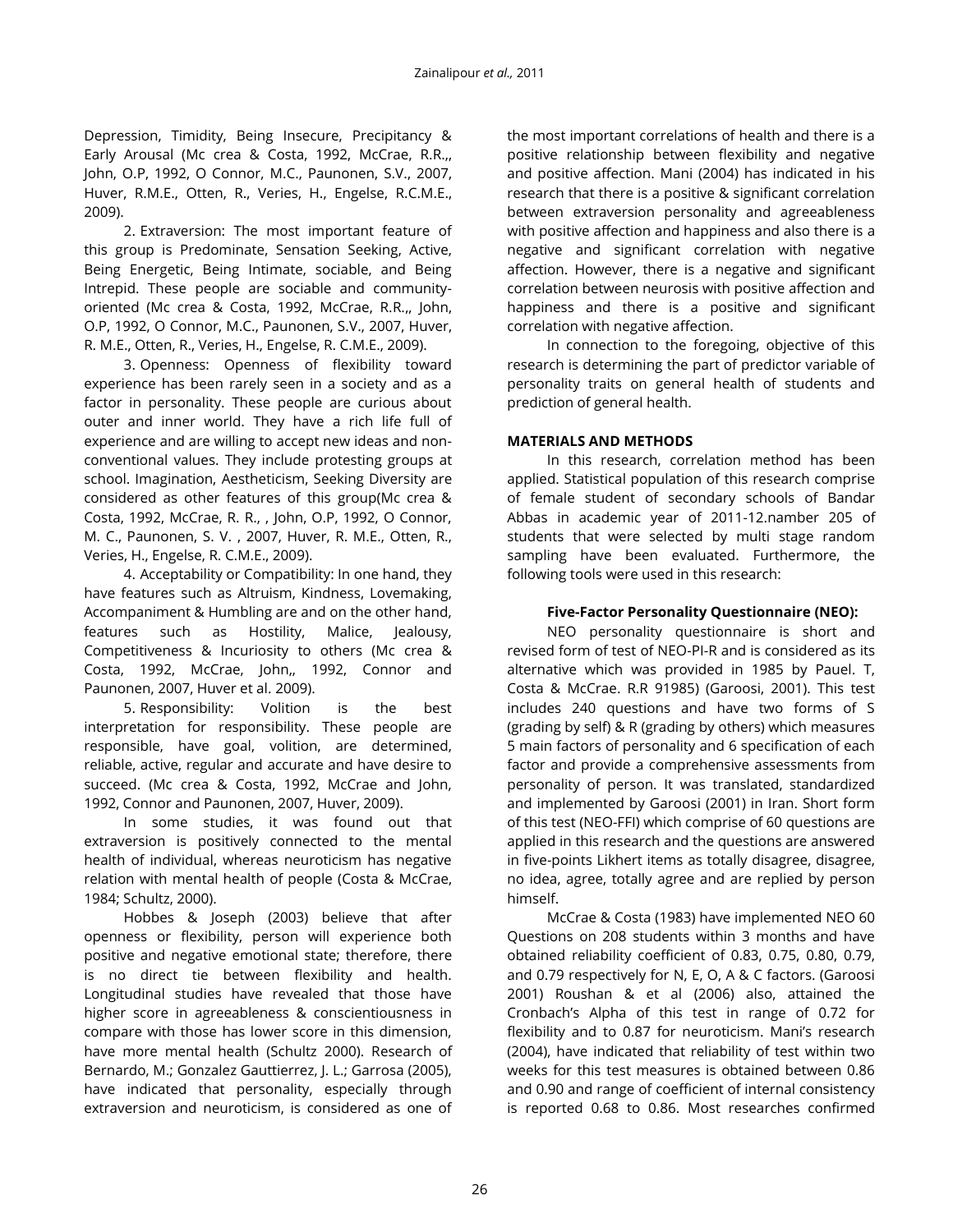validity of this research by using correlation form of S & R (Garoosi 2001). McCrae & Costa (1989) stated about validity of test that short form of NEO-FFI is an exact match with its complete form and the correlation is determined more than 0.68. Kiamehr (2002), in his research which was performed on university students of Tehran, has obtained the correlation coefficient of this test with NEO 240 questions test for 5 factors respectively 0.75, 0.91, 0.71, 0.78, 0.75.

#### **General Health Questionnaire:**

This questionnaire was provided by Goldberg & Hiller (1972), and standardized by Homan (1996), on Bachelor's Degree students of Tarbiat Moallem University of Tehran. Questions were replied based on four-points Likhert Items. (It should be noted that high scores in this test indicates the low health condition of individual, therefore in description of correlations, this matter should be considered) 28 questions questionnaire of general health which is also used in this research, has four sub-scales of Somatic, Anxiety & Sleep Disorder, Impairment in Social Functioning and Depression symptoms.

The question have arranged in order in a way that questions 1-7 are somatic symptoms, 8-14 are anxiety and sleep disorder, 15-21 are impairment in social functioning and 22-28 are depression symptoms. From sum of scores of these 4 sub-scales, one total score will be obtained for health of individual. (Garoosi 2001), the best and most appropriate method for scoring is applying Likhert method with scores of (0, 1, 2, and 3). In scoring, 4 scores is related to the subsidiary scales and 1 score to all items of questionnaires. Score 23 and higher indicate the non-mental health and score lower than 23 indicate mental health. (Mohammadi 2006), In Ahmadian research (2005), reliability of test through Cronbach's Alpha coefficient for sub-scales of Somatic, Anxiety & Sleep Disorder, Impairment in Social Functioning and Depression symptoms and total scale of mental health is respectively 0.77, 0.77, 0.48, 0.85 & 0.90. Validation of this questionnaire is performed by Haghighi & et al by using total score of SCL-90-R which the coefficients were respectively 0.84, 0.85, 0.72, and 0.72 (Ahmadian, 2005).

Questionnaires of personality and general health have been completed by individuals who last 40 days.

#### **RESULTS**

In order to describe the sample group, some of the demographic characteristics are expressed bellow:

As it can be seen in table 1, frequency, percent and cumulative percent of students are determined

based on field of study.  $1<sup>st</sup>$  grade students (general) who are 68 dedicated 33.17 % and the highest percent of total sample. Humanities students who are 57 dedicated 27.80 %, natural science students who are 45 dedicated 21.95 % and mathematics students who are 35 dedicated 17.07 % of total sample of research.

### **Table 1. Frequency, Percent & Cumulative Percent**

| <b>Field</b>                     | <b>Frequency</b> | <b>Percent</b> | <b>Cumulative</b><br><b>Percent</b> |
|----------------------------------|------------------|----------------|-------------------------------------|
| 1 <sup>st</sup> Grade<br>General | 68               | 33.17          | 33.18                               |
| <b>Humanities</b>                | 57               | 27.80          | 60.97                               |
| Natural Science                  | 45               | 21.95          | 82.92                               |
| Mathematics &<br>Physics         | 35               | 17.07          | 100                                 |
| Total                            | 205              | 100            |                                     |

As it can be seen in the table 2, conscientiousness has the highest average (30.69) and neuroticism has the lowest (22.33) average among the students.

Social functioning has the highest average and depression the lowest one. Therefore, statistical population of this research shows their most problems in social functioning and the least one in depression.

#### **Table 2. Descriptive Indicators of Scores of Different Personalities (n=205)**

| <b>Index</b><br><b>Statistics</b> | <b>Average</b> | <b>Standard</b><br><b>Deviation</b> |
|-----------------------------------|----------------|-------------------------------------|
| Neuroticism                       | 22.33          | 8.65                                |
| Extraversion                      | 27.71          | 6.93                                |
| Openness                          | 28.89          | 5.78                                |
| Agreeableness                     | 28.11          | 5.85                                |
| Conscientiousness                 | 30.69          | 7.54                                |

# **Table 3. Descriptive Indicators of Scores of General Health (n=205)**

| -----------------              |                |                                     |  |  |  |  |
|--------------------------------|----------------|-------------------------------------|--|--|--|--|
| <b>Index Statistics</b>        | <b>Average</b> | <b>Standard</b><br><b>Deviation</b> |  |  |  |  |
| Social Disorder                | 6.05           | 4.25                                |  |  |  |  |
| Anxiety                        | 5.78           | 4.47                                |  |  |  |  |
| Impairment in Social           | 8.67           | 3.57                                |  |  |  |  |
| Functioning                    |                |                                     |  |  |  |  |
| Depression                     | 3.50           | 3.94                                |  |  |  |  |
| <b>Total of General Health</b> | 24.02          | 14.12                               |  |  |  |  |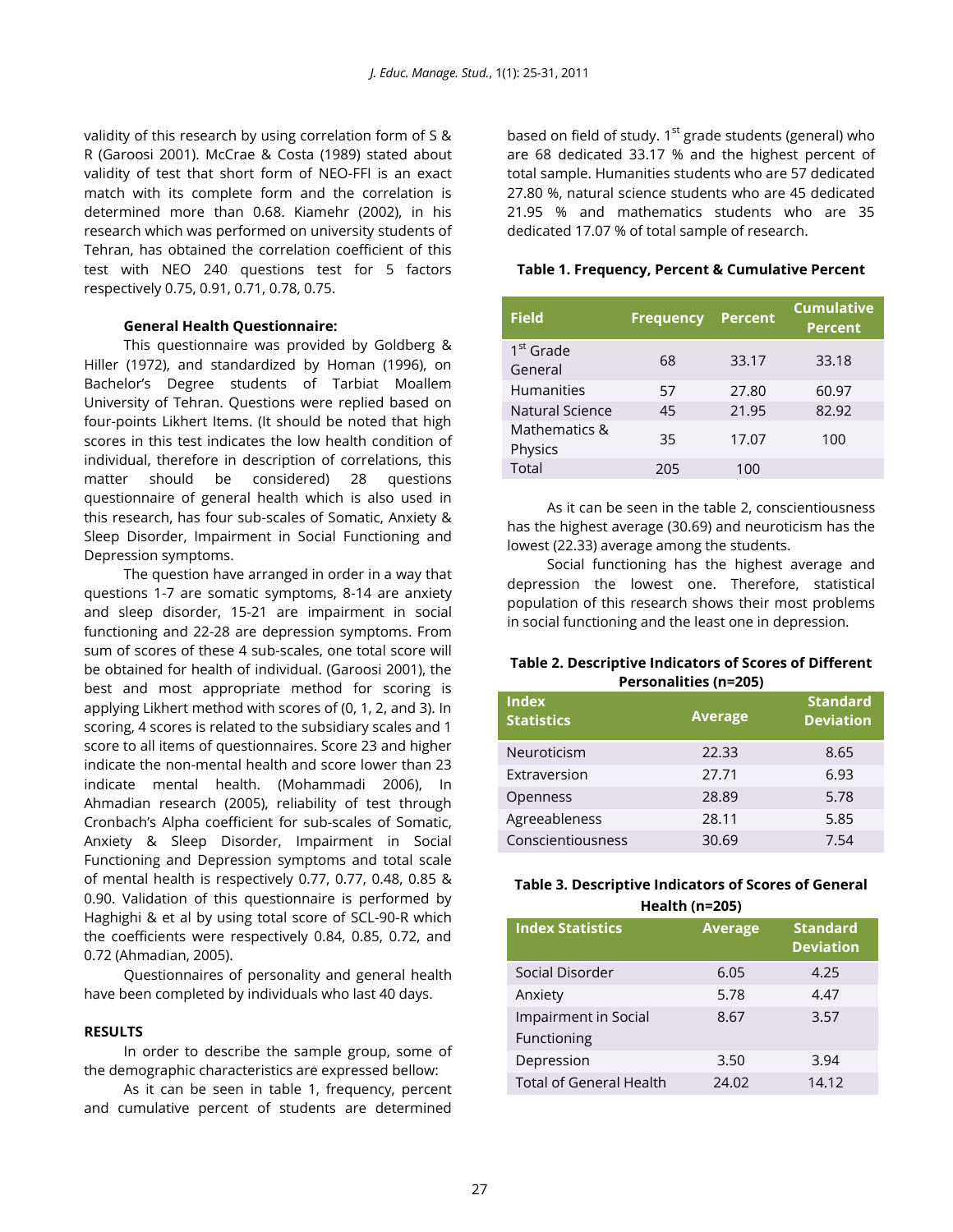|                   |                                  | <b>General Health</b> |
|-------------------|----------------------------------|-----------------------|
| Neuroticism       | <b>Pearson Correlation</b>       | 0.672                 |
|                   | Determination Coefficient        | 45.2                  |
|                   | Significance Level               | 0.001                 |
|                   | N                                | 205                   |
|                   | <b>Pearson Correlation</b>       | $-0.369$              |
| Extraversion      | <b>Determination Coefficient</b> | 13.62                 |
|                   | Significance Level               | 0.001                 |
|                   | N                                | 205                   |
|                   | <b>Pearson Correlation</b>       | $-0.238$              |
| Openness          | <b>Determination Coefficient</b> | 5.66                  |
|                   | Significance Level               | 0.001                 |
|                   | N                                | 205                   |
| Agreeableness     | Pearson Correlation              | $-0.404$              |
|                   | <b>Determination Coefficient</b> | 16.32                 |
|                   | Significance Level               | 0.001                 |
|                   | N                                | 205                   |
| Conscientiousness | Pearson Correlation              | $-0.235$              |
|                   | <b>Determination Coefficient</b> | 5.52                  |
|                   | Significance Level               | 0.001                 |
|                   | N                                | 205                   |

#### **Table 4. Results of Correlation Coefficient of Personality Dimensions with General Health (n=205)**

The results have indicated that calculated correlation coefficients of all the personality dimensions with general health are significant in lower level of p < 0.01. It can be concluded that there is a positive and significant relationship between neuroticism and general health. As it was said earlier, positive correlation in GHQ questionnaire means that the relationship is reversed. Consequently, by increasing neuroticism feature in people, their general health will jeopardize and vice versa. Also there is a negative and significant relationship between extraversion, flexibility, agreeableness and consciousness with general health which with considering the reversion of scores of general health questionnaires can be concluded that

with increasing the extraversion, flexibility, agreeableness and consciousness, general health will increase and vice versa. Calculated determination coefficient indicates that neuroticism (45.2), extraversion (13.62), flexibility (5.66), agreeableness (16.32) and consciousness (5.52) will provide the aforesaid percent of variance of general health.

To answer this question that what extent of variance of student's general health is provided by their personality dimensions, step by step regression method have been applied. To do this, variable of general health as criterion and personality dimension as predictor variable have entered to this model. The results are presented in table 5 and 6.

| <b>Wariable</b>    |       |       | Revised $R^2$ | <b>Standard</b><br>Error |      | $\blacktriangleright$ Df $\blacktriangleright$ | <b>Significance Level</b> |
|--------------------|-------|-------|---------------|--------------------------|------|------------------------------------------------|---------------------------|
| <b>Neuroticism</b> | 0.672 | 0.452 | 0.45          | 0.06                     | 9.66 | 203                                            | 0.002                     |

| <b>Table 6: Summery of Regression Coefficients Table</b> |                                 |                |                          |              |                    |
|----------------------------------------------------------|---------------------------------|----------------|--------------------------|--------------|--------------------|
| <b>Variable</b>                                          | <b>Non-standard coefficient</b> |                | <b>Standard value of</b> | <b>Value</b> | Significance level |
|                                                          | Value of b                      | Standard Error |                          | of t         |                    |
| Y-intercept                                              | $-8.63$                         | 11.60          |                          | $-0.74$      | 0.45               |
| <b>Neuroticism</b>                                       | 0.78                            | 0.06           | 0.63                     | 3.10         | 0.002              |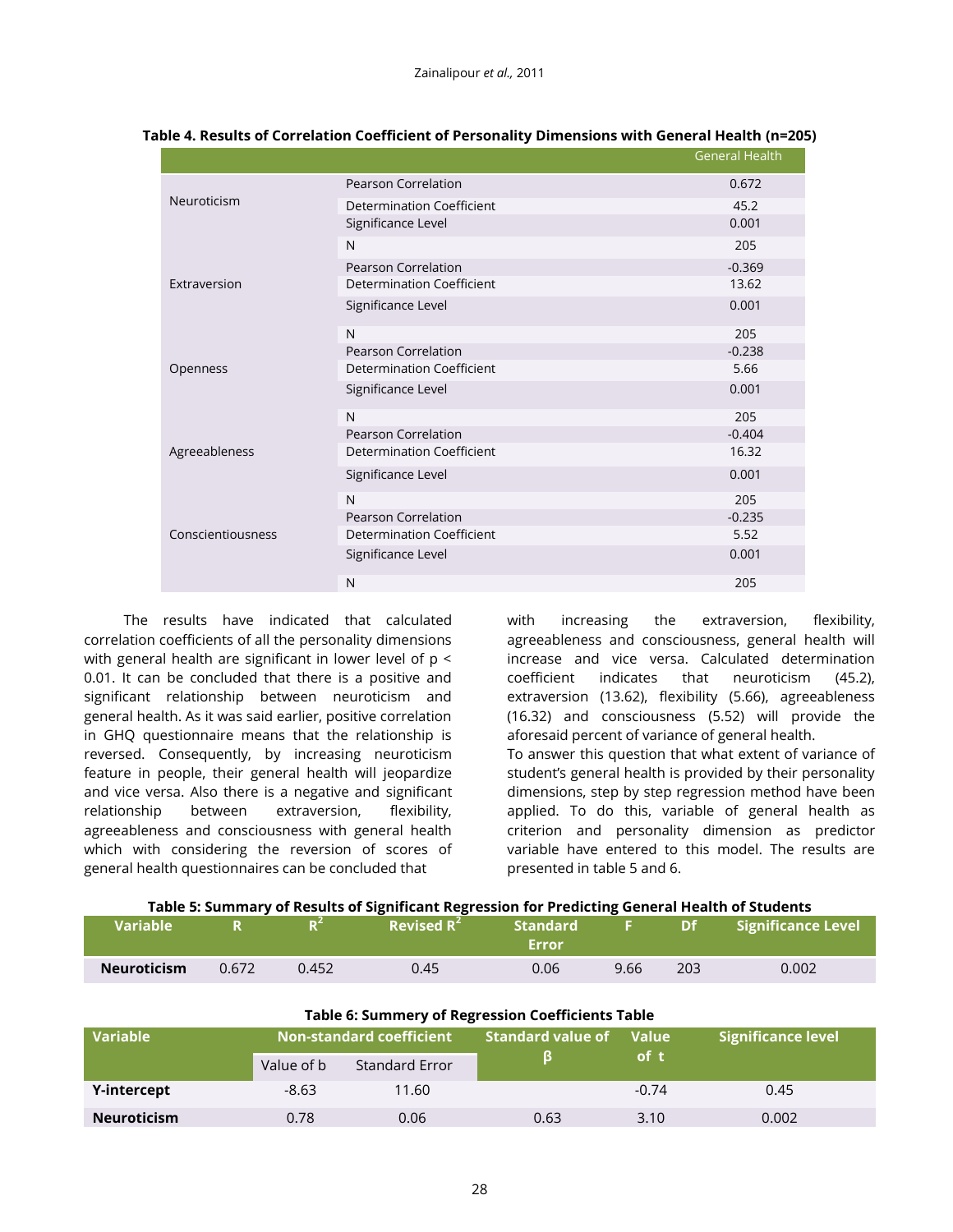The results shows that among 5 personality traits, only neuroticism entered to regression model and it could provide 0.452 % of variance of general health variable.

# **DISCUSSION**

The current research has been performed with objective of evaluation of ties between personality traits and general health of female students of secondary schools of Bandar Abbas and prediction of their health on personality dimensions. The results of hypothesis of research with Pearson correlation indicate that there is a positive and significant correlation between neuroticism and general health and negative and significant correlation between extraversion, flexibility, agreeableness and responsibility with general health. In the other word, it can be cited that increasing the scores of neuroticism will be accompanied with disorders in any somatic, anxiety, social and depression fields. So, by increasing personality traits of extraversion, flexibility, agreeableness and responsibility, scores of students will decrease in all subscales of general health. It means that whatever a person's score is higher; he/she will enjoy higher general health either.

The results of this research is in the same line with performed researches by Hobbs and Joseph (2003), Costa & McCrae (1986), Costa & McCrae (1991), Bernard et al (2005), Donio & Cooper (1998), Kerotkof & Hana (2004), Shay & et al (2002), Forenham & Chang (2000), Mani (2004), Peneli & Tokoma (2002), Val Ras & Targersen (1999) which indicate that health is in relationship with low level of neuroticism and high level of extraversion with agreeableness & consciousness. Other researches performed by Hilz & et al (2001), Pauol and Ashton (2001) and Grohel (2005) confirmed this research as well. Considering the fact that those other factors in neuroticism in personality five factor models are anxiety, aggression, depression, self-concern, impulsiveness and vulnerability (Garoosi 2001), relationship of this dimension with low health level of individuals in all dimensions will be logical. Happiness has negative correlation & grief and depression has positive correlation with OCD. (Dinio & Cooper 1998) Also it is possible that those who has OCD, in dealing with conflicts use brave, audacious and hurriedly approaches and their approaches in compare with healthy people are more effective. Consequently this raises their stress and jeopardizes their general health (Kardum & Krapic 2001).

The results of regression have indicated that among five personality traits, only neuroticism entered

into the regression model which provided 0.452 % of variance of general health variable.

Nevertheless, due to the fact that statistical population of research were only female students of Bandar Abbas, there is difficulty in generalizing findings of research to the entire population and other students of the country. Since data collection has been performed by questionnaire, there is no certainty about accuracy and truth of responses. Performing research by applying questionnaire has its associated disadvantages. To evaluate accurately, it is recommended to use long form of NEO questionnaire (240 questions) and other tools of health, performing longitudinal research about research variables in order to study effective factors in general health of people such as behavior and method of raising child, family environment and society, effects of stress and life accidents.

The studies conducted using statistical method for regression analysis of a number of variables on the examined variable has shown that the predictive variables can justify and explain approximately 63% of the criterion variable variance. The result of this analysis indicates that the variable mean of GPA of the  $1<sup>st</sup>$  and 2<sup>nd</sup> grade of high school with beta value of 0.422 significantly plays the major role in predicting and explaining the criterion variable. Also, the variable GPA of the 3<sup>rd</sup> grade of guidance school with beta value of 0.174 significantly plays the minor role in predicting and explaining the criterion variable. The results of the researches which have been carried out formerly corroborate the results of this study. In introduction section, the results of these studies have been discusses. For example, the results of the study conducted by Skalvin and Hatgut (1990), Migery (2002), Alex *et al* (1993), Petit (2002), Peterich and Schunk (1996), Harter (1999), Wokfulk (2004), Anderson and Burke (2000), Perterich and de Grute (1990) worldwide, also, the results of the studies carried out in Iran such as Biabangard (2005), Hasanzadeh (2002), Jamshidi (1998), Rafiyian (2000), Sheikhifini (1994) support and confirm the positive and significant relation between the predictive variable educational progress motivation and the criterion variable.

For instance, Peterich and Schunk (1996) in their research have indicated that motivation is one of major factors in human learning and performance. Harter (1999) has emphasized on the role of internal motivation and shown that the students who are internally motivated have better educational performance in compassion with those who are externally motivated. Rafiyian (2000) has indicated the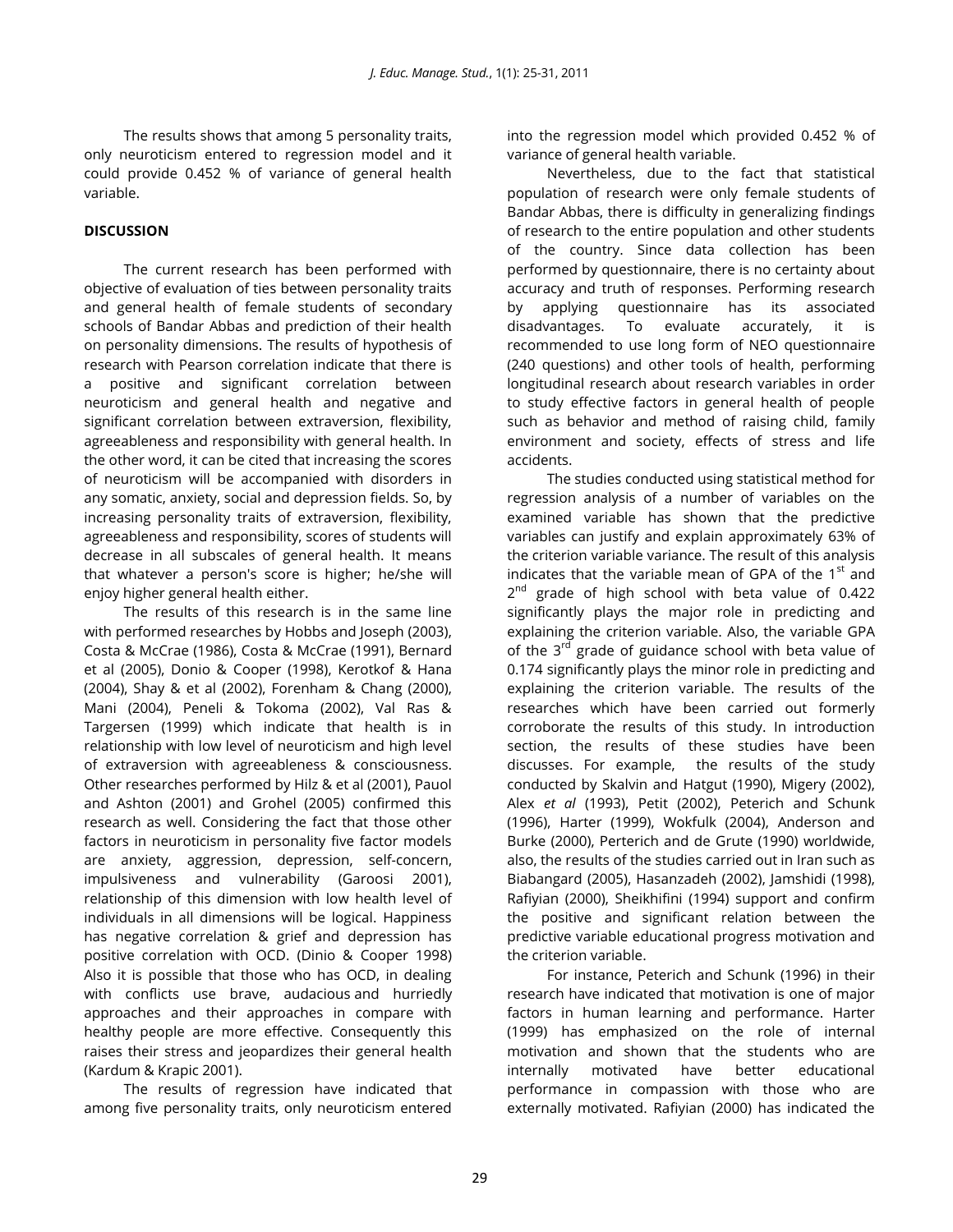positive and significant relation between motivation and educational performance.

Fuller (1986) and Fuller and Hyneman (1989), Alex *et al* (1993 Sewell and Shan (1967), Pittman (1968), Guartez and Gerguard (2004), Katergie (2003) in other countries and Puladi (1996) and Seif (2008) in Iran have corroborated the positive and significant relation between the individual factors and the inner-institute factors such as entrance exam scores, IQ, aptitude, and the students` GPA of former grades as the predictive variable and the criterion variable.

For example, Fuller (1986) in examining the inner0scholl factors affecting the students` educational performance has concluded that school and its related factors, independent from the family background, are highly influential on the learners` educational progress in the third world. Safavi (1986) quotes from article of *American Journal of Educational Researches* published in 1985 "educational factors related to school are the major cause of leaving high schools". Approximately one third of the dropouts attributed leaving schools to being not good at the lessons".

 Sewell and Shan (1967) in examining the effect of individual factors on educational failure have concluded that aptitude, as it is important in calculating educational failure, is also related to students` staying at high school. The data analysis in this research showed that in general the students with higher educational progress motivation score (the predictive variable) had higher written GPA in the final exams compared with the students with lower scores of educational progress motivation. In addition, the students with higher entrance exam score and GPA of the  $3<sup>rd</sup>$  grade of guidance school and higher mean of GPA at the  $1<sup>st</sup>$  and  $2<sup>nd</sup>$  grade of high school managed to get higher final GPA compared to their classmates lacking these features. The remaining role in explaining the criterion variable is related to the unknown factors out of the range of this research.

Considering the considerable effect of the mentioned variables on predicting the criterion variables (the written final GPA of the 3<sup>rd</sup> grade students of the high schools in Hormozagan) it seems that the authorities of education in the province and the cities can regulate and execute their annual and operational programs with adopting executive strategies in a way that enable the educational activities and teaching processes to enhance the factors and predictive variables above. In this case, it is expected that a fundamental change is needed in educational quality in these high schools in order to enhance the students` educational performance. Achieving this goal entails revising the management, teaching methods, student accepting policy, the educational assessment and the executive programs in these high schools.

The biggest role in predicting and explaining the criterion variable belongs to the variable mean of GPA of the  $1^{st}$  and  $2^{nd}$  grade of the high school and the slightest role belong to the variable GPA of the 3<sup>rd</sup> grade of guidance school. Regarding the fact that the GPA is 50 % considered in accepting the candidate for entering the high schools and calculating the score of the test, taking this issue into the account and reviewing it by the authorities seems to be absolutely essential. With regard to the considerable effect of the variables entrance exam score, GPA of the  $3<sup>rd</sup>$  grade of guidance school and the mean of the GPA of the  $1<sup>st</sup>$  and  $2<sup>nd</sup>$  grade of the students of the high schools (predictive variables) on explaining the criterion variable (the written GPA of the  $3<sup>rd</sup>$  grade of high school), the degree of observing the scientific standard for educational assessment and evaluation in the process of designing, performing and declaring the result of these exams by the state authorities should be reexamined and revised. Also, with regard to the effect of educational progress motivation score (0.245) on explaining the criterion variable, to increase the students` internal motivation and guide their education, special educational workshops should be frequently held by education departments with presence of accomplished psychologists and advisors and the successful and topnotch students be introduced and praised in these workshops. The educational authorities of the province should invite the authors of the textbooks and the skilled experts of designing standard questions in form of in-service training so that their teaching and question designing skills as well as the skills concerning the methods of holding standard tests may be improved. In addition, the educational leaders of different lessons should supervise the teaching practices and question designing in the schools.

Since at each educational grade different factors affect the desired educational performance, the results of this study may be difficult to be generalized about other educational grades. Lack of awareness of the individual characteristics of the students in the statistical samples was one of the limitations of this study. Improper conditions, lack of adequate equipment and facilities, the high school students` cultural background have different impacts on the studied variables. These factors are worthy to be considered in applying the results of this study to all the high schools in the province.